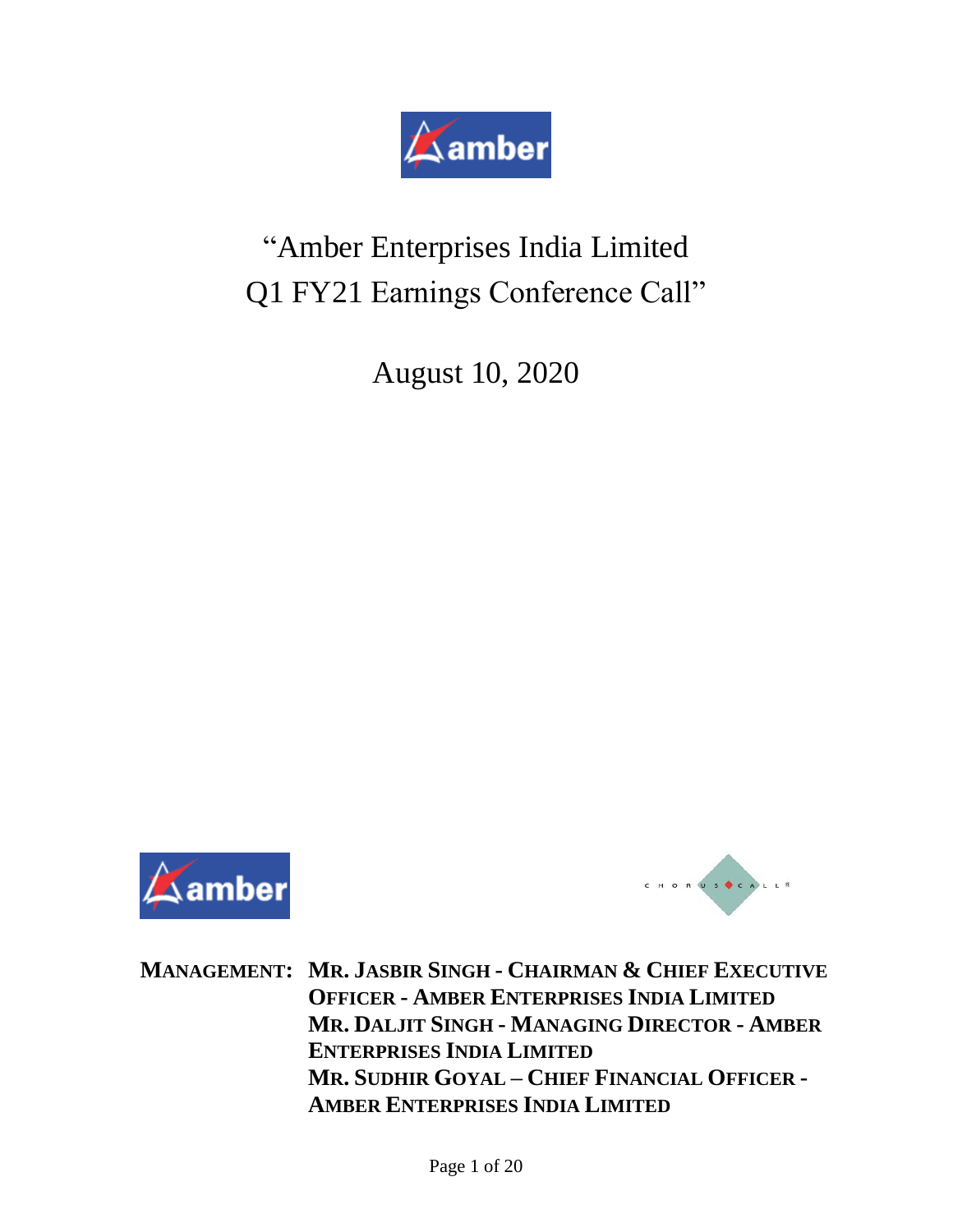

**Moderator:** Good morning, Ladies and gentlemen, welcome to Q1 FY21 Earnings conference call of Amber Enterprises India Limited. This conference call may contain forward-looking statements about the Company, which are based on the beliefs, opinions and expectations of the Company as on date of this call. These statements are not the guarantees of future performance and involve risks and uncertainties that are difficult to predict. As a reminder, all participant lines will be in the listen-only mode and there will be an opportunity for you to ask questions after the presentation concludes. Should you need assistance during the conference call, please signal an operator by pressing "\*" then "0" on your touchtone phone. Please note that this conference is being recorded. I now hand the conference over Mr. Jasbir Singh, Chairman and CEO of Amber Enterprises India Limited. Thank you and over to you Sir!

## **Jasbir Singh:** Hello and good morning everyone. First and foremost I hope you all are keeping safe and healthy. On the call I am joined by Mr. Daljit Singh, Managing Director, Mr. Sudhir Goyal, Chief Financial Officer and Strategic Growth Advisors, our Investor Relation Advisors. We have uploaded our result presentation on the exchanges, and I hope everybody had an opportunity to go through the same.

#### **Now let me first talk about the impact of COVID on our business and the current situation.**

Due to all India lockdown restriction and halt in economic activities across the country during the peak summer season we witnessed a sharp drop in sale of air conditioners in Q1 FY21. We were however positively surprised about the uptake in demand for air conditioners for the month of May and June. As the lockdown restrictions were eased, we have witnessed a surge in the demand for air conditioners especially for Tier-II and Tier-III cities. We also saw an uptake in online purchases of air conditioners despite lockdown, this gives us the confidence that air conditioners are no longer a luxury product and has become a necessity now and room air conditioners market is at inflection point and bound to grow here onwards.

In May 2020 we partially resumed our operations, which gradually increased in June 2020 across all our plants in India after taking requisite government permissions. The pent-up demand led release of inventories from the channels and we witnessed new manufacturing orders from OEMs. In June 2020 we operated at 50% to 60% of capacities, the demand scenario has been improving on month-on-month basis and is encouraging, but since monsoon has arrived across the country we have entered the offseason for air conditioners. We anticipate that demand scenario should reach normalcy by around Q3 of FY21.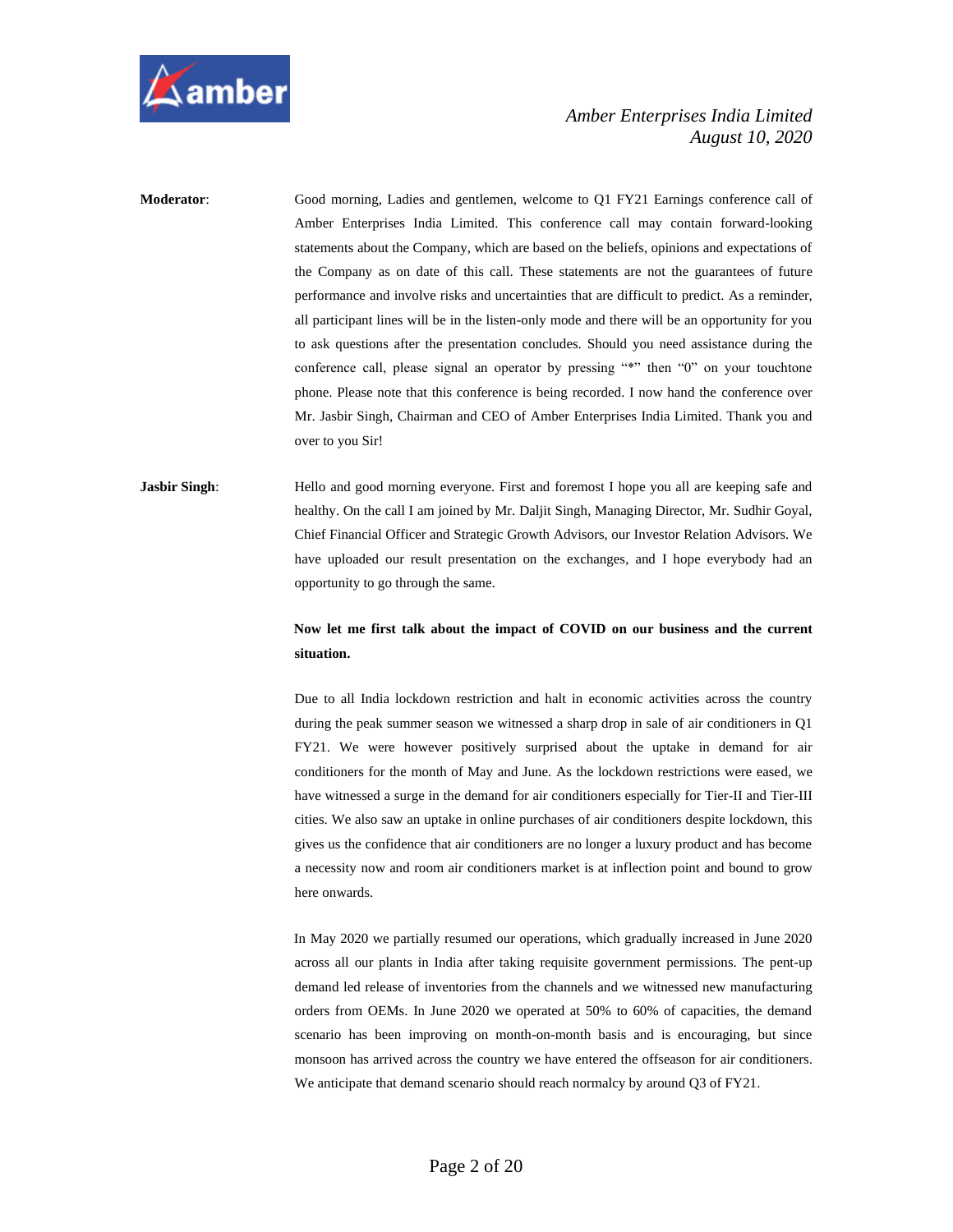#### **Let me talk about the recent development and opportunities going forward.**

It has been estimated that about 30% of finished goods room air conditioners has been imported in India in FY19, value wise it should be approximately about Rs. 4200 to somewhere about Rs. 4500 Crores and an equivalent amount of components of room air conditioners including compressors are being imported and this is expected to grow to 2.5 to 3x by FY25.

To reduce India's import dependency and make India global manufacturing hub, government has selected 12 champion sectors to make them the global manufacturing hub and AC industry being one of them. As per various news and media articles, various policy reforms are under discussion to curb the imports under Atmanirbhar Bharat imitative like implement of PMP, which is phased manufacturing plan for room air conditioner and its components under which import duties will be hiked in phased manner over the period of five years to bring air conditioners under licensing system and to also introduce production linked incentive scheme for air conditioners. As a matter of fact, we envisage that this has become a priority for the government and active movement is happening. We expect some announcements on above initiatives soon. We believe this opportunity will further strengthen our presence in the domestic market and create a solid foothold for exports market.

China plus one strategy is unfolding huge opportunities, we have already started getting inquiries from big global players for room air conditioners as well as components. We are confident towards achieving the most out of this opportunity on the domestic as well as on the export front.

Having said about the opportunities, **I would also like to highlight on our capabilities to cater the same**.

In addition to our wide range of room air conditioners with multiple SKUs across all star rating and tonnage including inverter ACs, we have successfully launched our wide range of offering in commercial air conditioner segment also. We are continuously investing in R&D for new product developments and better energy efficient products. We are also expanding our product portfolio in commercial air conditioning space to leverage and increase our wallet share in existing customers as well as acquire new customers.

**I will now take you through the consolidated financials. Please note that due to the pandemic situation this quarter is not comparable with the corresponding quarter of last year as there was complete shutdown of operations for almost half of the quarter, which was also the peak season for air conditioning industry.**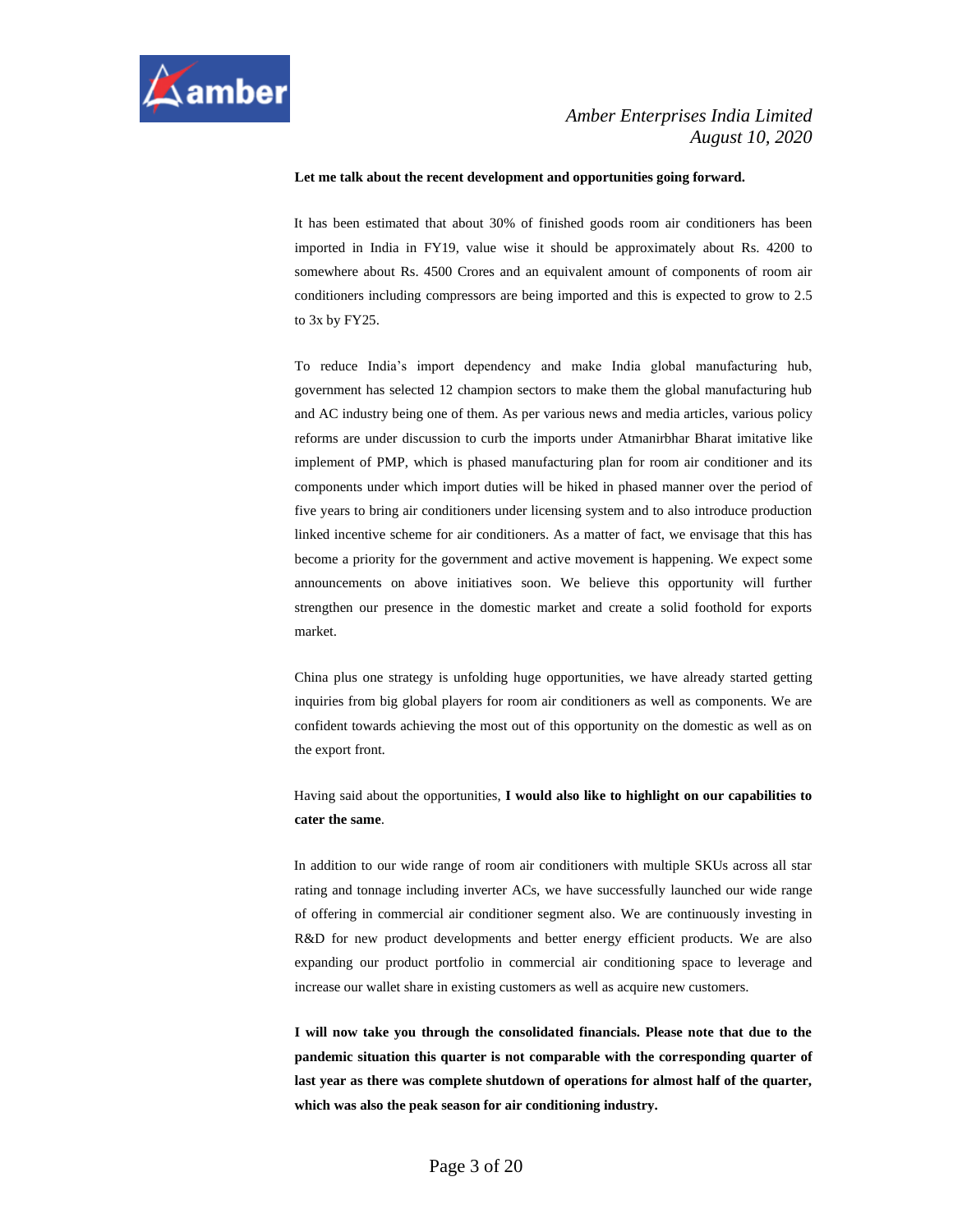

On revenue side our consolidated revenue for Q1 FY21 stood at Rs.259 Crores as against Rs.1,236 Crores in Q1 FY20 a drop of 79%, for the quarter RAC contributed 61% of total revenue while components and mobile application contributed 39% of the revenues.

On EBITDA side, Q1 FY21 witnessed an operating EBITDA loss of Rs.3 Crores as against operating EBITDA profit of Rs.116 Crores in Q1 FY20. The drop in revenues led to deoperating leverage playing out, we have resorted to various cost rationalization programs to curtail our fixed and semi variable expenses of which some of the benefits will be retained on long-term basis.

Now coming to subsidiaries financial,

On Sidwal our mobility application, our railway and metro business segment has been able to withstand challenges from COVID-19, we have been able to acquire new orders and strengthen our order book despite weak economic scenario. During lockdown period Sidwal has bagged new orders worth more than Rs.115 Crores to be executed over the next one to two years time. Due to early resumption of activities in May 2020 after a complete lockdown period and order based business there was marginal dip in revenues for Q1 FY21 on YoY basis. Q1 FY21 revenues for Sidwal stood at Rs. 30 Crores and EBITDA stood at Rs.4.9 Crores with an EBITDA margin of 17%. We have utilized this time to enhance our capabilities in R&D, we have strengthened our commercial and bus and truck refrigeration solutions along with continuous development for metros and railways as well. With strong order book in hand and no major delays envisaged in order execution due to COVID-19 we maintain a positive outlook for Sidwal in FY21 as well. We believe that over a long term period with increasing footprints of metro in various cities and increased manufacturing of air conditioned coaches we are confident of achieving good growth in Sidwal.

PICL our motor subsidiary, revenue for PICL stood at Rs.8 Crores for Q1 FY21. For Q1 FY21 the PICL business saw an operating EBITDA loss of Rs.1.8 Crores. In PICL we have been working on new product development for various applications and markets. PICL have successfully widened its product offering from current PSC motors to BLDC motors. PICL is also in discussion with various customers to launch motors for washing machine and higher voltage motors for commercial AC segments, it has also been approached with RFQs from various large global manufacturers based out of US and Middle East with increase in product offerings and enhancement in our capabilities, we believe we will be able to cater domestic and export market in more meaningful way in near future and expect to double our revenues in the next two years time.

IL Jin and Ever - For Q1 FY21 revenue for IL Jin stood at 16.7 Crores and in Ever revenue stood at 16.8 Crores both the businesses experienced operating EBITDA loss for the quarter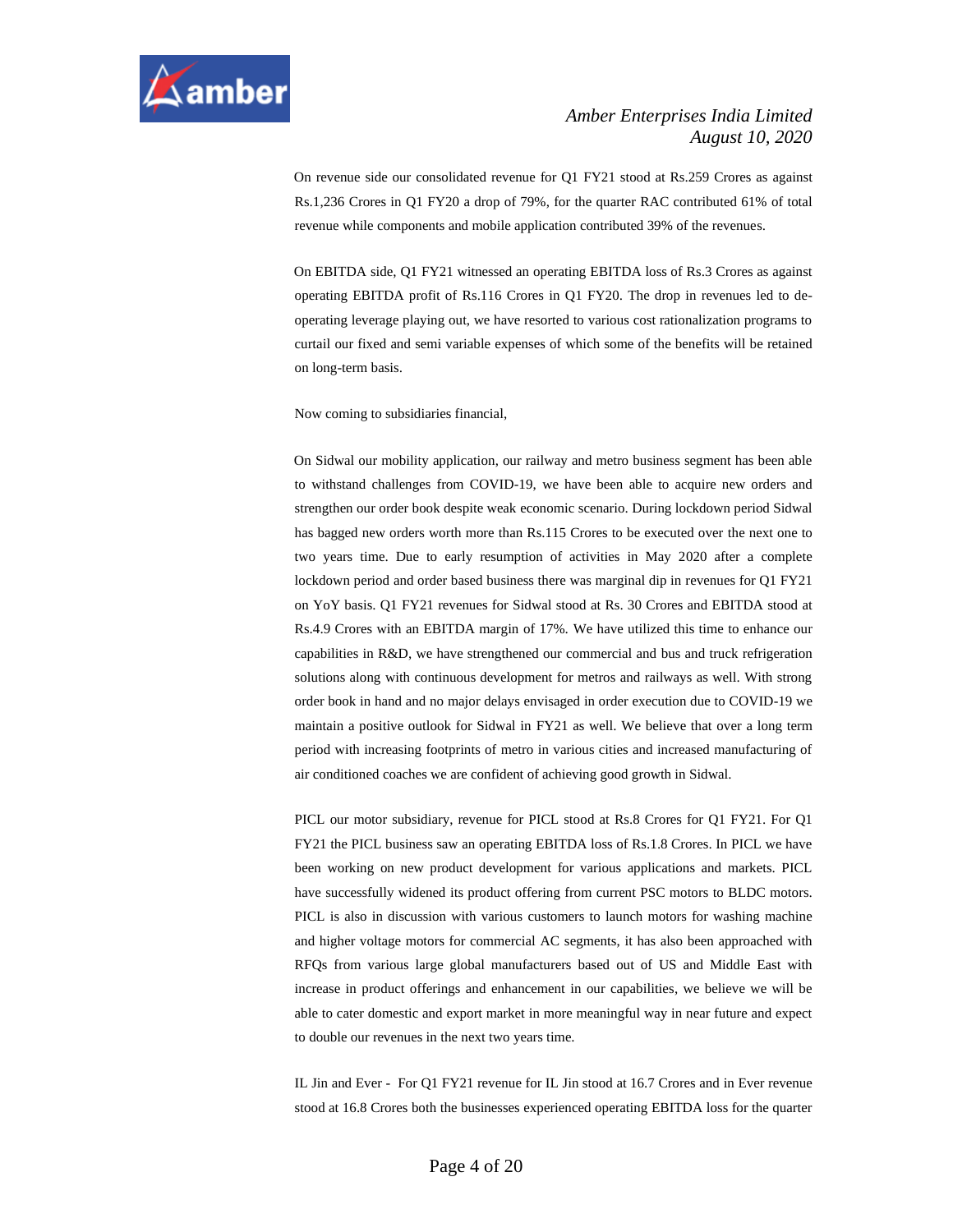

of Rs.1.7 Crores and 1.2 Crores respectively. As the market is moving rapidly towards inverter air conditioners we are confident of growing our revenue share from IL Jin and Ever going forward. We have been adding customers in both IL Jin and Ever and now post completion of reliability of our own developed inverter PCB board we expect to add around 250 to 300 Crores more business in IL Jin and Ever in the next one to two years time.

Consolidated PAT - Due to significant drop in revenues because of COVID-19 pandemic and de-operating leverage play out, we witnessed net loss for the quarter ended June 2020 to the tune of Rs.24 Crores as compared to net profit of Rs.64 Crores in the same period last year.

Our net debt on consolidated basis for June 30, 2020 stood at 407 Crores.

We have been collectively working with our customers and vendors to navigate these challenging times and we believe we will emerge with stronger relationship for long-term mutual benefits.

To conclude I would like to reiterate that our constant endeavor would be to increase penetration and increase our wallet share with the existing customers, continuously add new customers, create a foothold in the exports market and enhance our products with new technologies by focusing on R&D. With this I open the floor for discussion.

**Moderator**: Thank you very much. We will now begin the question and answer session. The first question is from the line of Bhoomika Nair from IDFC Securities. Please go ahead.

- **Bhoomika Nair:** Sir I have two questions, one is on the near-term numbers if you can talk about how July has kind of panned out in terms of what percentage decline though I do understand it is offseason and what would be the inventory levels in the system both at the brand and the dealers put together, so that is question number one?
- **Jasbir Singh**: On the July level we have witnessed almost similar to June level kind of a scenario where we saw about 65% to 70% of order book as compared to last year month-on-month basis if we compare. On the inventory side, when lockdown was announced of course there were no research reports on this, but through industry resources the number are somewhere about 2.2 to 2.3 million air conditioners in the inventory with dealers as well as the warehouses of the brands. So mid of May was when the lockdown started opening up in green zones and that is when the sales started happening so almost about close to 5.5 lakh air conditioners are sold in May and almost similar number was sold in June and July was a little bit less than June because of offseason, but I believe that almost close to 15 lakh air conditioners have been moved out of the inventory in this two-and-a-half months time. I believe that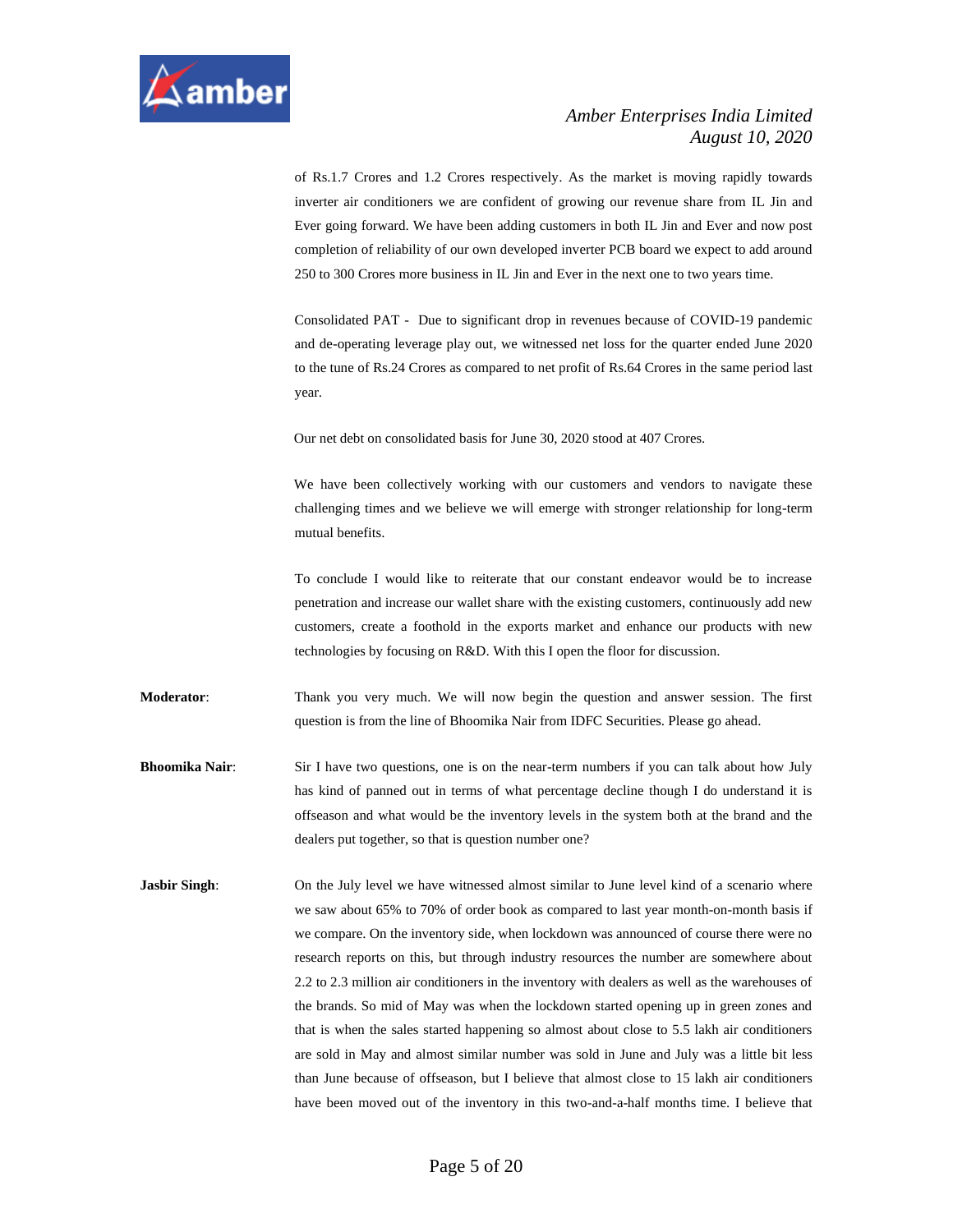

looking into the uptick in demand and working from home scenarios where you need more air conditioners, demand has come almost to a normal level I believe by September or October we will be seeing that the inventory level has come to normal level.

**Bhoomika Nair**: Sir my second question is more on the long-term, which you spoke about import duties and various government initiatives to drive higher indigenization, here I just wanted to understand for us what is the capacity that we have that we can take advantage of incremental capacity requirement that we will need and on the component side HC compressor if you can talk what is our import substitution opportunity from PICL, IL Jin, Ever or any other and how competitive are we to kind of capture that market?

**Jasbir Singh**: So basically Bhoomika on exports front we have already started exporting and our shipments have started moving to US and Middle East markets so we are pretty competitive on components side, there are some models on which we still need to work on which we are working on by bringing in some innovation there. On room air conditioner side for US markets they do not require similar kind of split air conditioners or window air conditioners what we use here, so we are developing new kind of models for them right now and we have received some prototype orders from US and we expect to launch them by December or January and next year will be our reliability cycle, but China plus one strategy is quite playing well and I believe on competitiveness we will be able to meet the customers' expectations because we have had a initial round of discussions then only RSQs comes to you otherwise they do not even float RSQs if you are way beyond the competency levels.

> On the capacity side, we calculate capacities on the peak month capacities basis we do not do it on yearly basis, if I see from yearly perspective we have capacities of almost about 4.8 million units or maybe 5 million units and exports if it comes we will not need larger capacity buildup because generally the export starts from May and it ends up in September, October so it is very complementing for us any export orders we will not have to add any capacities. However if all the policy reforms are announced there we would need some addition of capacities on assembly lines and some on component side.

**Bhoomika Nair:** So we would have done last year with a 3 million so of the 5 million broad capacity we utilized 3 million so far would that understanding be correct Sir?

**Jasbir Singh:** Yes, so but the 5 million is a yearly capacity so when I say that if the orders are coming from exports then we do not need any further capacity buildup, but if there is a ramp up on the domestic side like all the 30% air conditioners, which were imported gets basically diverted to local manufacturing then certainly we will have to build up small capacities in the assembly lines and in components backward integrated space.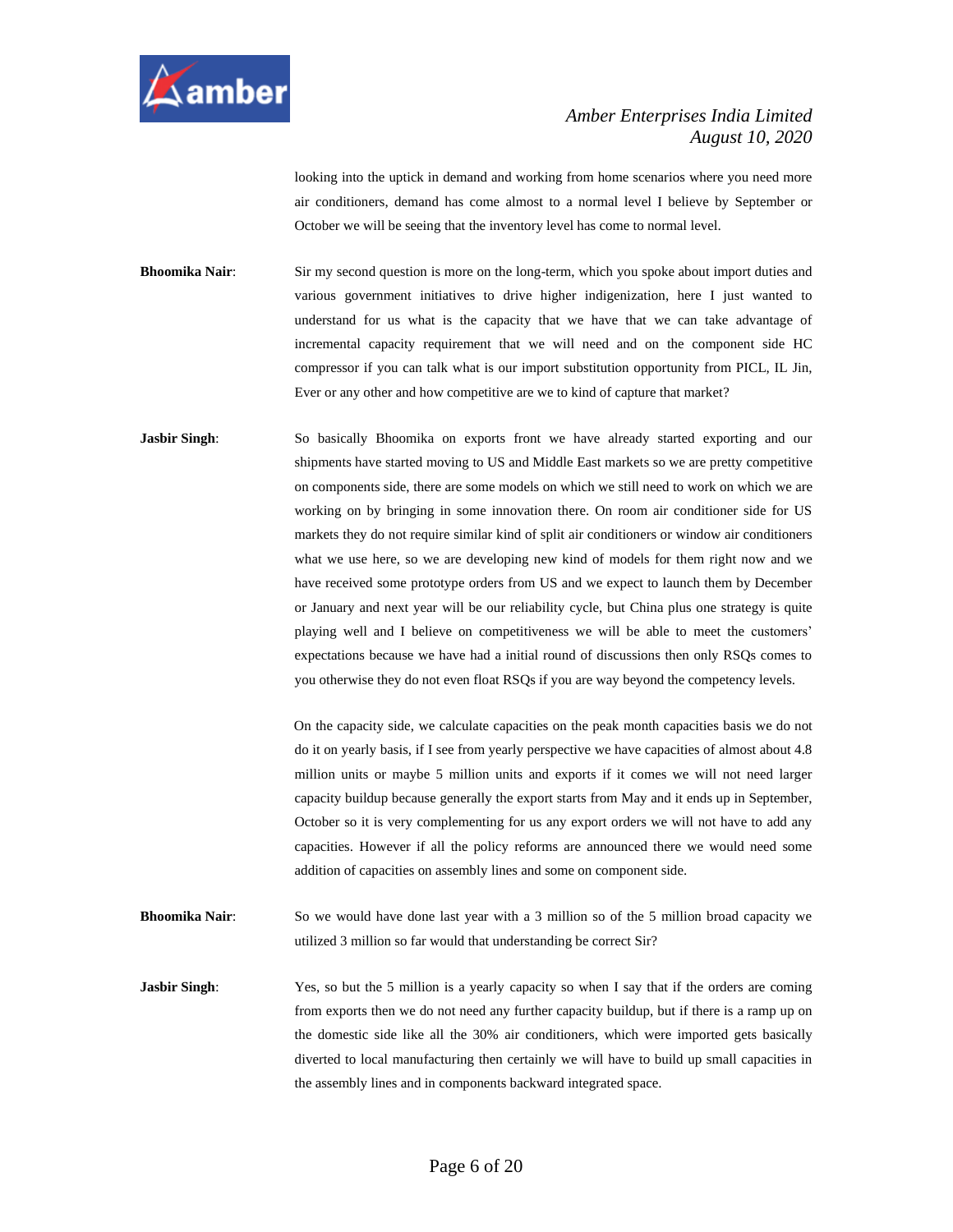

**Bhoomika Nair:** What kind of capex that requires?

**Jasbir Singh:** It all depends on what kind of opportunities we get, because we are seeing a new customer cluster coming up in South so that is pretty much on card so there will be a Greenfield facility, which we will have to put up so there will be a capex of about 150 odd Crores to start with which will be spread in two financial years to begin with and in case we have to ramp up on the component side and on the backward integration side almost similar kind of capex would be required but that is subject to the policy reforms announcements otherwise if those are not announced then we would not need that much of a capex.

**Bhoomika Nair:** Okay Sir, I will get back in the question queue all the best.

**Moderator**: Thank you. The next question is from the line of Nitin Arora from Axis Mutual Fund. Please go ahead.

- **Nitin Arora**: Sir just on a longer-term thing which you talked about the PLI scheme can you elaborate a little bit where does that PLI scheme comes in AC category when compressors are any which ways are getting made or rather getting imported or made in the sense that whatever the new capacities by few MNCs have been put enough is it more to do with IDU and ODU where the PLI would come in and if that comes in the IDU, ODU what is the entry barrier a brand cannot apply for that scheme if it has to be for the domestic market so just wanted to understand from you?
- **Jasbir Singh:** See production linked incentive (PLI) schemes is being discussed on the similar template what has been announced for mobiles and if you see mobiles they have kept a low investment criteria for domestic companies and they have a very high criteria almost five times more for the multinational brands so similar kind of template is being discussed both for air conditioners and its components. Now the structure has still to come out it has not been disclosed as yet so I will not be able to comment on that particularly, but this is pertaining to complete air conditioners not only for IDUs or ODUs it will be all type of air conditioners will be covered, room air conditioners will be covered in the segment and PLI addresses basically two fundamental things one is it gives parity for exports where you get some production linked incentive and you become more competitive in exports and that is one part and secondly it also comes with a objective of creating a global Indian champions out of India so that is the reason why domestic companies have a lower barrier for investments and threshold for other bigger brands are more.
- **Nitin Arora**: Sorry just to take it further, mobile we understand because it was already getting manufactured in India about 75%, 80% government just took that money away from an MNC and giving to the domestic guys. In AC category, as such where does that scheme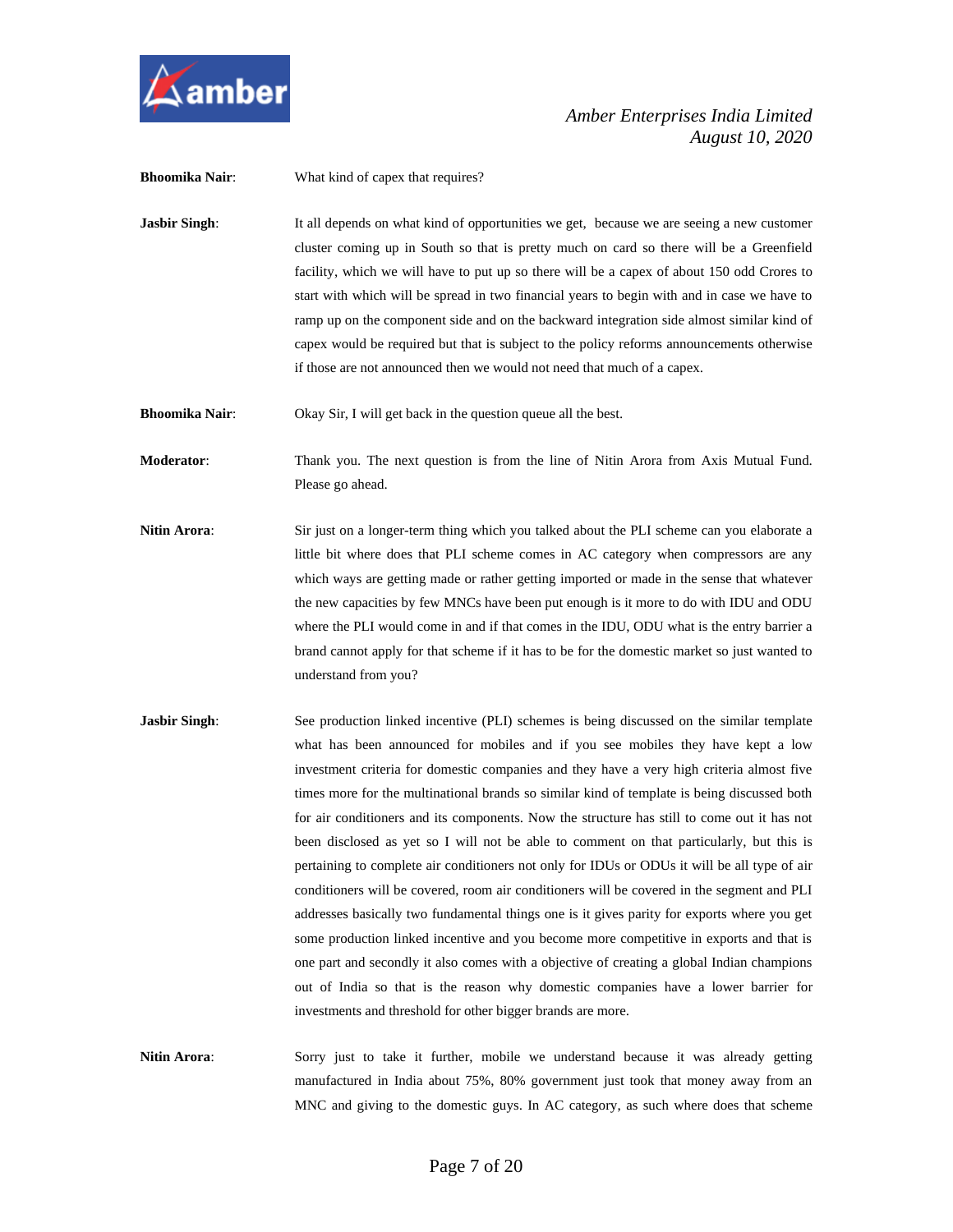

benefits for example my question was more towards even if that scheme comes in and I understand the company keep built units are very much low as of now because of the last two, three years you can correct me if I am wrong and any vendors own supply chain is very much dependent on overseas I think including yours so where does that benefit comes to you because when the overall the completely built units are down and if a brand applied for that for a particular PLI scheme and it is for the domestic market a brand can go and apply and start making and get back benefit in because he already run a plant and he has to just incur and if you are seeing it is a magnitude for the domestic than the smaller it will be a high ROCE for him straightaway so just wanted your thoughts on that, that is my last question?

**Jasbir Singh**: Well if you see on room air conditioners also only 30% are getting imported rest 70% air conditioners are manufactured here so it is similar to what mobile phones were witnessing. On the brands of course in mobiles also you will see that all big brands have also applied and domestic companies have applied and government is picking and choosing five in each categories right now, so similar kind of things will come up, but it is very initial stages right now to comment on what kind of structure they will come up with, but if production linked incentive scheme for example similar to mobiles are announced, which is about 5% to 6% of incentives in initial two years then it gradually goes down so that makes the component ecosystem more competitive in India and the whole component ecosystem one it will be whatever investments you do you can recover it sooner because of the incentives so it will make more viability of those components getting manufactured here and as Amber we are very rightly placed company to take advantage of that scheme whenever it is announced.

**Moderator**: Thank you. The next question is from the line of Renu Baid from IIFL. Please go ahead.

- **Renu Baid:** Sir my first question is to understand bit on the non-AC side of the business, which is largely looking at Sidwal and IL Jin, Ever, so here on Sidwal you did mention that there is a reasonable large order backlog that you have built up, but can you also share the inputs in terms of as we were working on significantly improving the margin profile of the business and reducing working capital so how should one look at financially this business turning around and contributing higher numbers in the next 12, 15 months on the strong backlog that we have reported?
- **Jasbir Singh**: On Sidwal basically when we took over in last year of May, Sidwal had almost 17%, 18% EBITDA levels and because of our initiatives we took it to 24% and the net working capital days were reduced from 180 to almost 83 so there has been significant improvement in productivity, inventory turns and asset turns and other R&D initiatives, which we took, so the order book which we are gaining now is in line to our initiatives and we will be maintaining similar kind of a margins or maybe we get some more margins also as the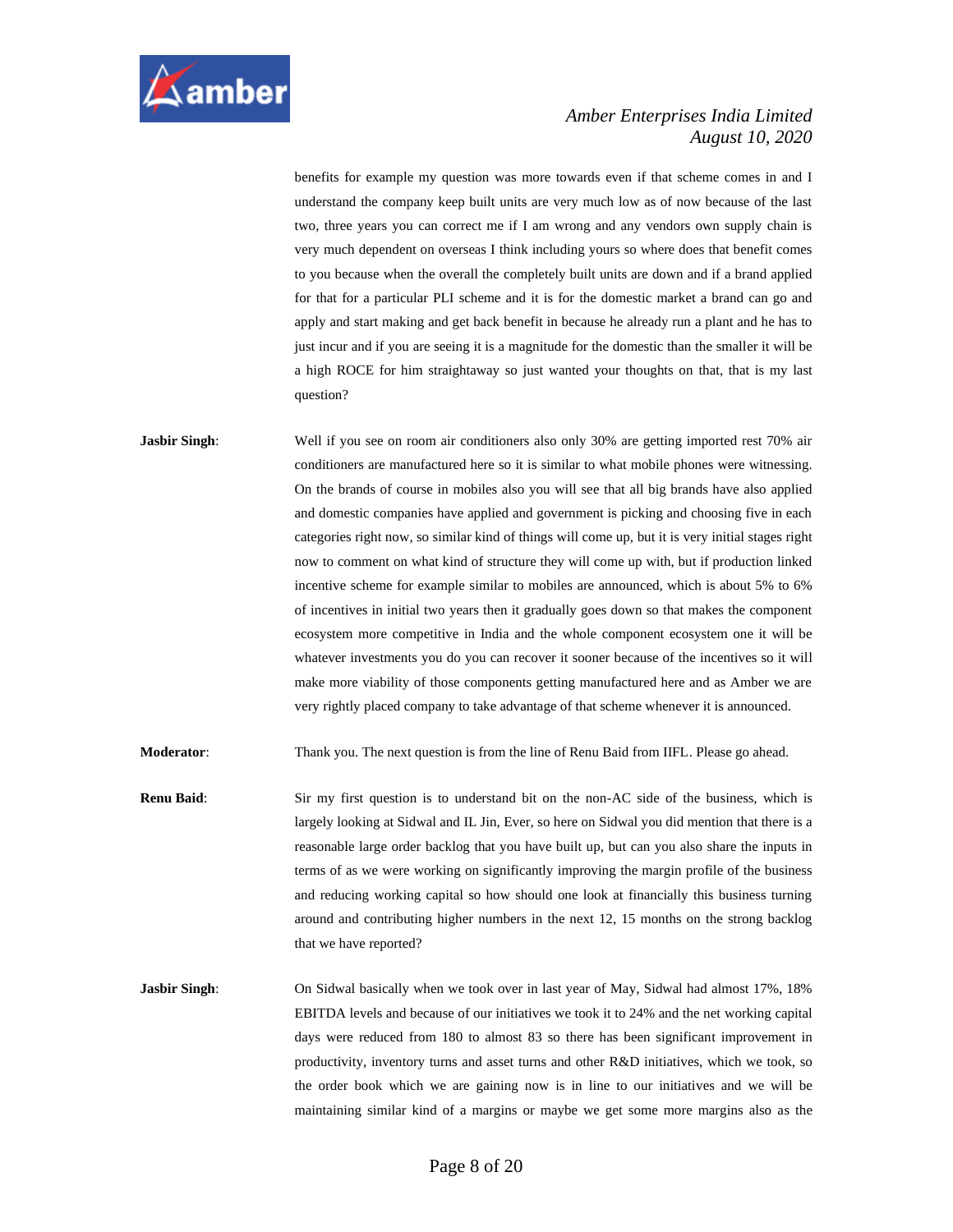

defence is also opening up as Sidwal also plays a role in defence applications the margins are very, very strong.

**Renu Baid**: On the component side both with respect to Ever, IL Jin and the motor portfolio as the motors you have mentioned that we are in advanced stages for exports as well as expanding portfolio on the BLDC and washing machine portfolio, but in your sense the size of the business is fairly small today given that imports and for a lot of the other white goods will look for domestic sourcing so what is the kind of opportunity you think would be available for PICL and is there a possibility that it can leverage out and increase its product offerings in other categories especially washing machine meaningfully in the next 24 months otherwise the opportunity would be lost if it takes longer time to scale up?

- **Jasbir Singh:** We mentioned that during my earnings call that PICL we are expecting to double our revenues as compared to last year within the next two financial years mainly because of domestic traction because of China plus one strategy and also because of the export orders we are now ramping up the export order in hands, so yes the margin profile will get better because the utilization of the assets will be better, so there will be definitely a positive uptake on the margin side also. So we expect at least 150 odd bps increase in margins going forward in PICL.
- **Renu Baid:** But can you share potential clients who could be added your customers or applications which can be added here in the next 12, 18 months where you think you are ahead in terms of the reliability cycle?
- **Jasbir Singh:** We are working on three sectors there, one is in the room air conditioner sector we were not present in BLDC sector so we have now launched our product portfolio. Second we are getting into washing machine motors so our washing machine motors is ready and it is under reliability and we have already received one order from a Japanese client. Third is the commercial air conditioners and adaptable bigger tonnages air conditioner motors so that has already been launched and orders have started coming in, so all these three sectors have come in and plus we are developing unique motors for US markets so the shipments have started going on.
- **Moderator**: Thank you. The next question is from the line of Nitin Bhasin from Ambit Capital. Please go ahead.
- **Nitin Bhasin:** One question is about the capital raise and possibly allocations we saw the resolution where you are looking to raise capital can you tell us what prompts your thinking and if done what sort of a range are you looking at in terms of size and would it be done for something like acquisitions because in the last few years we have done about three, four acquisitions and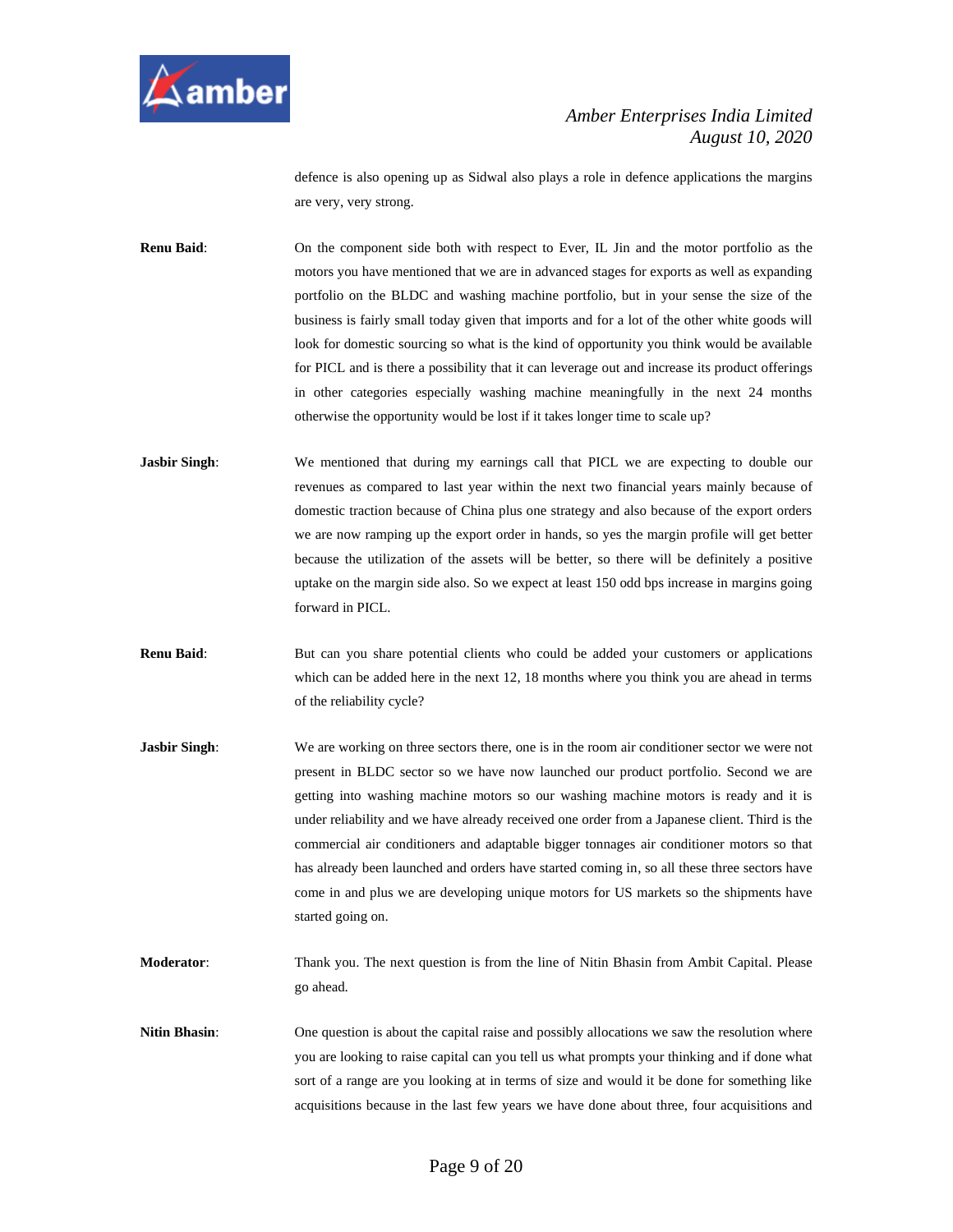

how should one look at it in terms of what capabilities are you acquiring these so that will be the first one I will come for the second one later?

**Jasbir Singh:** So we have taken enabling provision for one year looking into the various policy reforms, which are under discussion right now, so we would like to definitely leverage all the opportunities coming forward for the company and looking into COVID situation we want to pay a very big balance between our growth ROCEs and debt, so we have taken a enabling provision up to Rs.500 Crores base, now it will all depend on if the policy reforms are all announced and we have to immediately ramp up or maybe bring up new unit so we will be going ahead with that. Right now we will not be able to comment on what exactly how much will be fund raised, but the enabling provision has been done for up to Rs.500 Crores.

**Nitin Bhasin:** It is not for inorganic it is largely for organic expansion opportunities that you may perceive it is not for inorganic?

**Jasbir Singh:** At the moment yes, but it will be a mix of things because of the COVID situation there are some opportunities on the inorganic side as well, which we are discussing so it will be a mix of both.

**Moderator**: Thank you. The next question is from the line of Bharat Shah from ASK Investment Managers Limited. Please go ahead.

**Bharat Shah**: Mr. Singh how do you get rid of China in the compressor ecosystem?

**Jasbir Singh:** Sir compressor ecosystem actually has started building up in India as well so there is a company named Highly, which has a plant in Ahmedabad and another company which is GMCC. So Highly has about 2.4 million capacity at the moment in the country and they are ramping up their capacities by another million by next one year or so and GMCC which is the largest compressor manufacturer of the world they are putting up a factory here because of COVID it got delayed otherwise it would have started by now, so we are expecting their factory to start by end of this year and they are starting the capacities of 1.5 million but the plant layout has been made in such a manner where they have done a provision for 6 million capacity and there is one large Japanese client also looking to put up a facility for compressors by next year so I think in the next two years time we see the compressors will all be starting getting manufactured from India.

**Bharat Shah**: Yes but this capacity is first of all in the minor section of the total need and even that is a small offering so to that extent that is not something huge?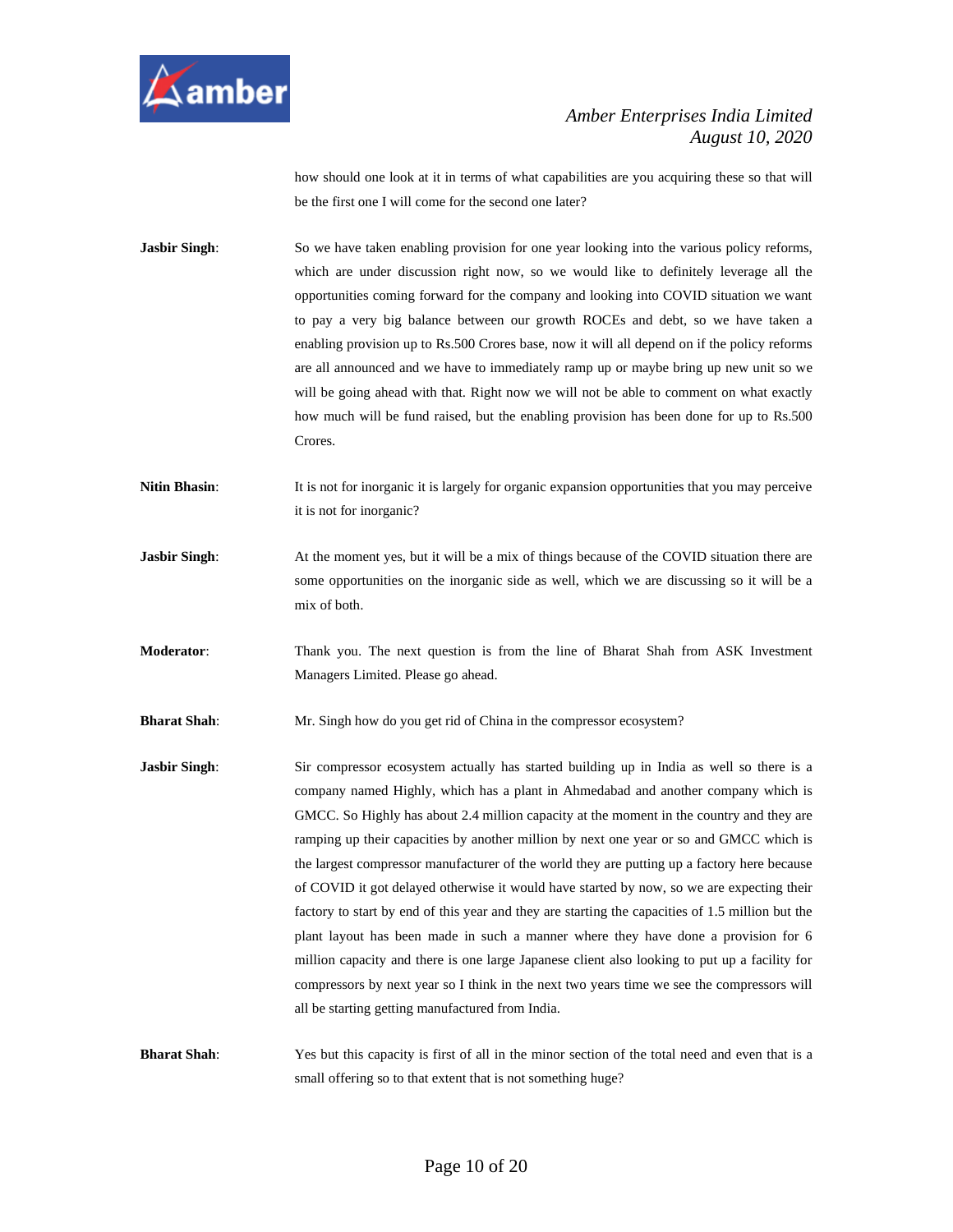

**Jasbir Singh:** No, if you see today 30% of ACs are imported so out of 70% almost 2 million compressors are getting sold within India getting manufactured from India and with these new capacities which both compressor manufacturers are ramping up next year, almost 50% industry will be catered within India and as third manufacturer is putting up facility so by next two years I think almost 80% to 90% of industry will start receiving compressors manufactured in India.

**Bharat Shah**: What about components ecosystem?

**Jasbir Singh:** Component ecosystems like inverter PCB boards and motors it is getting developed so we already have three motor manufacturers in the country naming PICL, which is one of our subsidiaries and we have Japanese company called Nidec and Regal Beloit which is a US company they have presence in India and all three companies are ramping up their capacities to meet the demand as the PMPs will be announced so there will be a lot of traction. Today almost 32% motors are getting sourced locally and remaining are coming imported so that is what government is targeting to actually curb these imports over period of two to three years time, but as far as capacity's technology everything is available here and on the inverter PCB boards almost about 35% of PCB boards are getting manufactured already locally and now recently we have developed our own PCB board along with joint development program done by Infineon, which is one of the chip manufacturer company based out of Germany so that has been very successful and now we are seeing that lot of people are shifting their orders from China and Thailand to India with us, so I think in next two to three years time PCB inverter boards also will start getting manufactured in India and the only component then would left is copper and aluminum foil so industry has jointly done a big meeting with Hindalco and they are planning to put up facilities for aluminum foil also. So I think in next three years time as far as air conditioner sector is concerned we should be in a reasonable self reliant mode for the component ecosystem also.

**Bharat Shah**: Thank you Mr. Singh.

**Moderator:** Thank you. The next question is from the line of Ankur S from HDFC Life Insurance. Please go ahead.

**Ankur S:** First on the standalone numbers if you could share the volume sold during the quarter, AC volumes and also we once again see a pretty sharp decline on the gross margins on standalone, which is down to about 11.8% versus 15% last year, so is this again because there is a mix where you have higher IDUs in the quarter is that the reason why and can we expect this to continue over the next couple of quarters?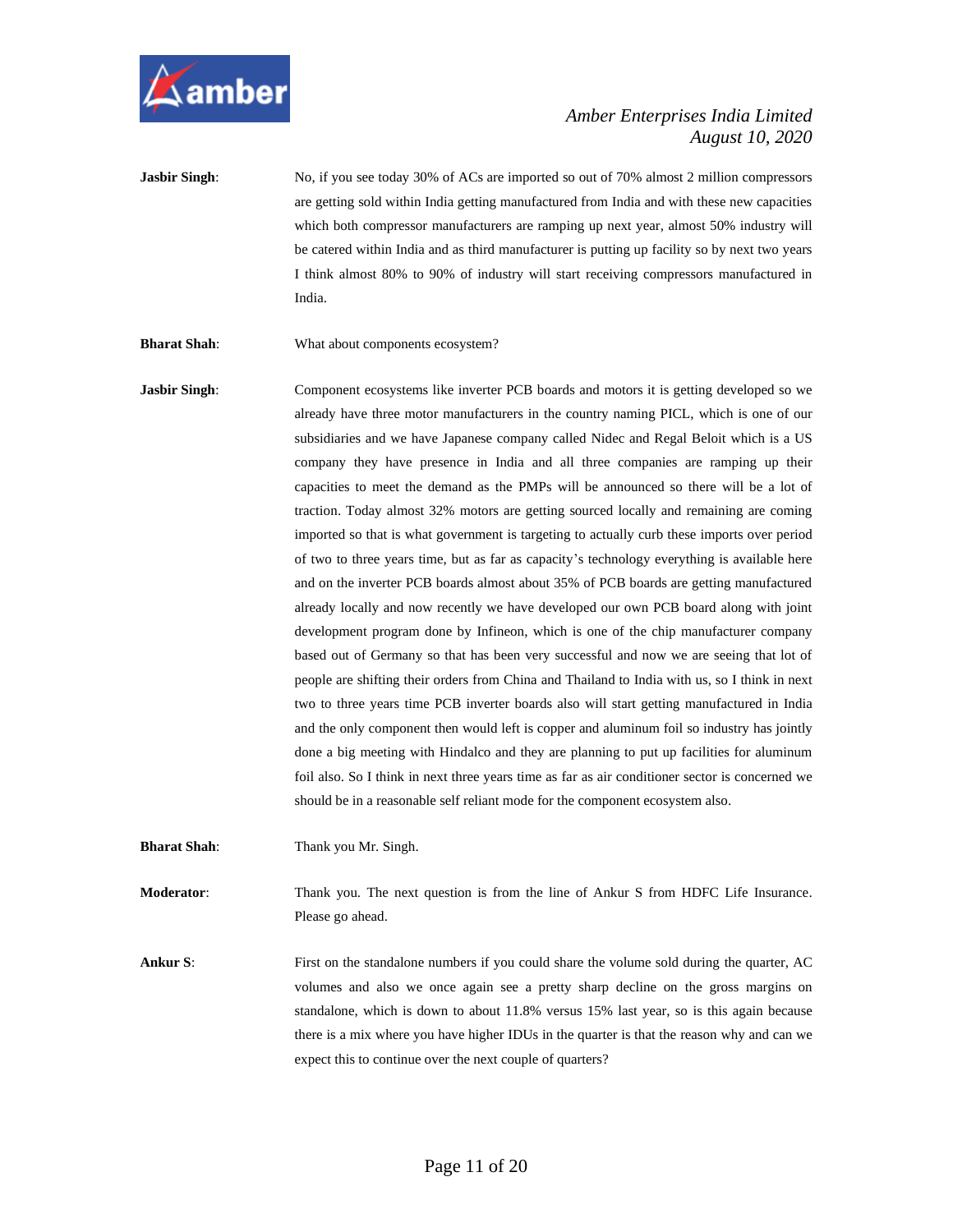

| Jasbir Singh: | So in last year we had done about close to 1 million or so and this year we could hardly do |
|---------------|---------------------------------------------------------------------------------------------|
|               | just 200,000 numbers and we were actually not expecting any order before July or August     |
|               | the way lockdown was getting announced, but we were positively surprised by the orders      |
|               | started coming from end of May onwards to us, we were positively surprised by the orders    |
|               | which flew in, but yes the margins basically was because largely it was only indoors which  |
|               | were sold not the complete units which were sold in this quarter and that is the reason why |
|               | margin is down on the standalone.                                                           |
|               |                                                                                             |

- **Sudhir Goyal:** The major impact for dipping in the gross margin is in core expenses like detention charges, which were being paid by the company due to lockdown to the shipping agencies and since the revenue is hardly 200 Crores so that expenses contributed a lot around 1.5% to 2% for dip in the margin because that is not being loaded on the inventory valuation because these are the nonoperating expenses.
- **Ankur S**: As you mentioned earlier going into July you are talking of 65% to 70% utilization versus last year so how do you see that projection and you said by Q3 you think it will kind of normalize so should it be that we see about 25%, 30% fall maybe in Q2 and then maybe a flattish Q3 and then some growth in Q4 is that the trajectory of a recovery on your quarterly basis if I have to kind of look at the next few quarters?
- **Jasbir Singh:** It all depends how our clients are performing, some of the brands have done extremely well and it all depends on mix of because we have mix of clients both multinational companies and domestic brands, so it will depend based on that, but yes Q2 looks like almost in the range of 60% to 65% as of now as we speak, but we see normalcy coming in Q3 onwards.
- **Ankur S**: Lastly Sir if you could talk about the gross debt number, which is there I think you spoke about the net debt which is there on the books it is about 400 odd Crores, what would be the gross debt and where do you see this number by the year end, that is my last question?

**Jasbir Singh:** Sudhir would you like to answer please?

**Sudhir Goyal**: Yes Sir. So the gross debt is around 550 Crores so we have around 150 Crores of a cash balance in our books and expected net debt for FY21 we have to still wait for some more time that how the buildup is happening on the order book side since customers are still planning and sharing it with us that is how they are planning for the coming season. So probably we will be able to share the expected number of net debt by September quarter.

**Ankur S:** Alright Sir great thanks.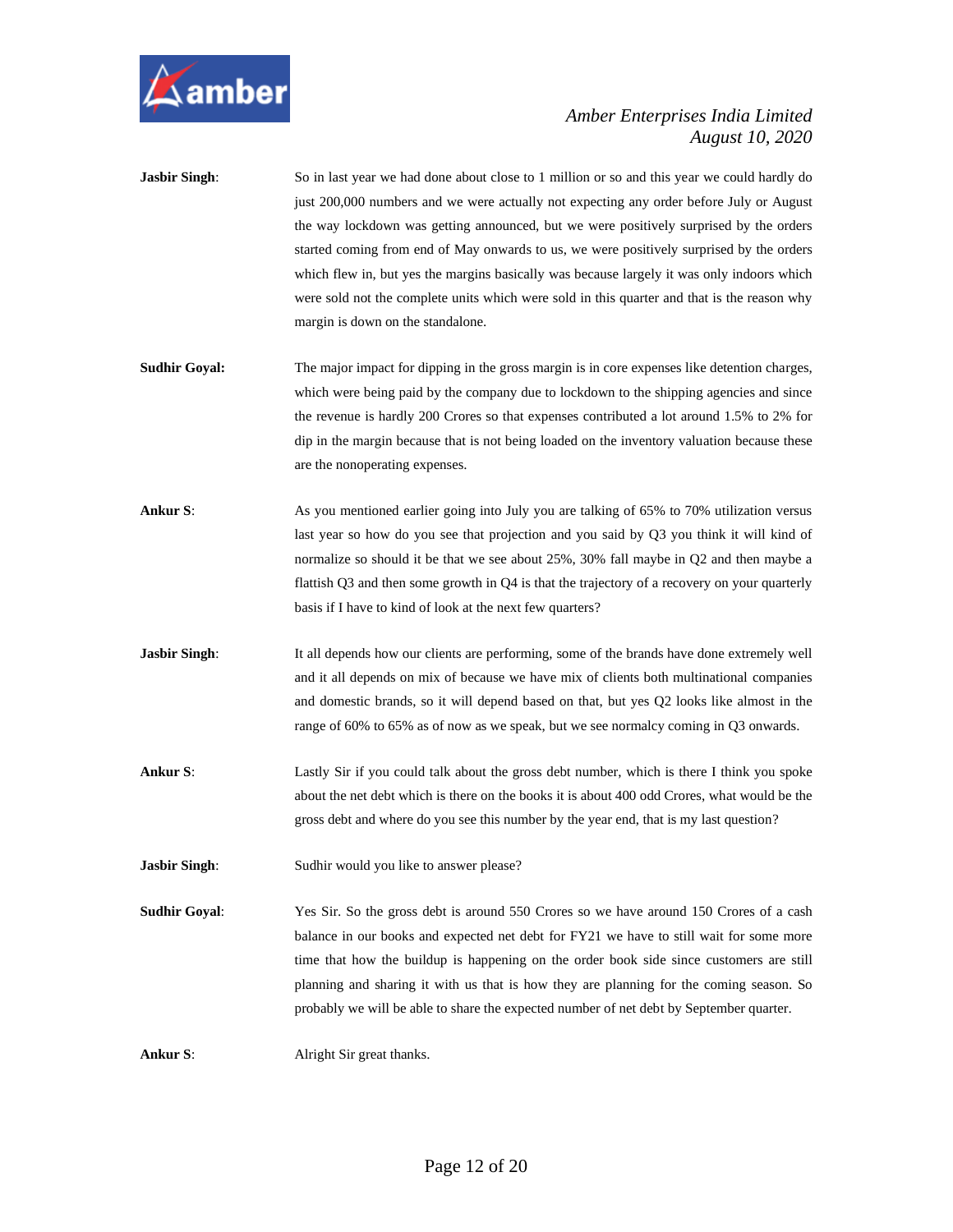

**Moderator**: Thank you. The next question is from the line of Amber Singhania from Asian Market Securities. Please go ahead.

**Amber Singhania**: Just two questions from my side, first is on the export side if you can just give some color about what kind of size you are looking for in this year and next year in terms of export revenue and margins in this respect and secondly when we are talking about developing the ecosystem for AC and component manufacturing in India how do you see the competitive landscape panning out because as of now Amber is the only virtually owned company which are manufacturing the ACs in India?

**Jasbir Singh**: On the component ecosystem, exports opportunities on motors we have started as I told you that the reliability cycle is over and we have just started shipping to just three customers right now in US and Middle East, but we have 16 more clients where we have applied for participated in RSQs and bidding which they do and they are large customers so we are expecting a very substantial, for motor business at least we are expecting at least 30% to 35% of contribution from exports going forward in coming years, which use to be just 10% last year.

> On the competitive landscape I think we are now getting competitive as we are gaining scale momentum that is where our competiveness is getting proved because we are participating in RSQ so we know where other countries are bidding and we have started getting orders, which is a testimony that we are competitive in that space, but yes on some of the models on especially finished goods in 1 tonne and below category we are not competitive at the moment, we have still to work on that and we are working on that. We get tonnages model, we are now almost at par with the customers' expectations.

**Amber Singhania**: As an overall company where do we see exports panning out in next two, three years in terms of price?

**Jasbir Singh:** On exports on a short-term basis it will be moving slowly because on a large revenue mix it will be contributing very small amount, but mid to long-term basis we expect a large contribution from exports coming onwards. First the products has to go through reliability because all our components in which we are present like heat exchangers, inverter PCB boards, motors and all, the final products performance is depending on the functionality of these components, so no customer would give us approval without conducting proper reliability assessments and the reliability assessments are generally range from somewhere from 9 months to 18 months depending on what kind of customer they are and that is the first leg of entry barrier so we have crossed this entry barrier with some customers with many of them we are still crossing that milestone that is first barrier. After this no customer gives us 100% share of business on day one they will gradually grow that is the reason of a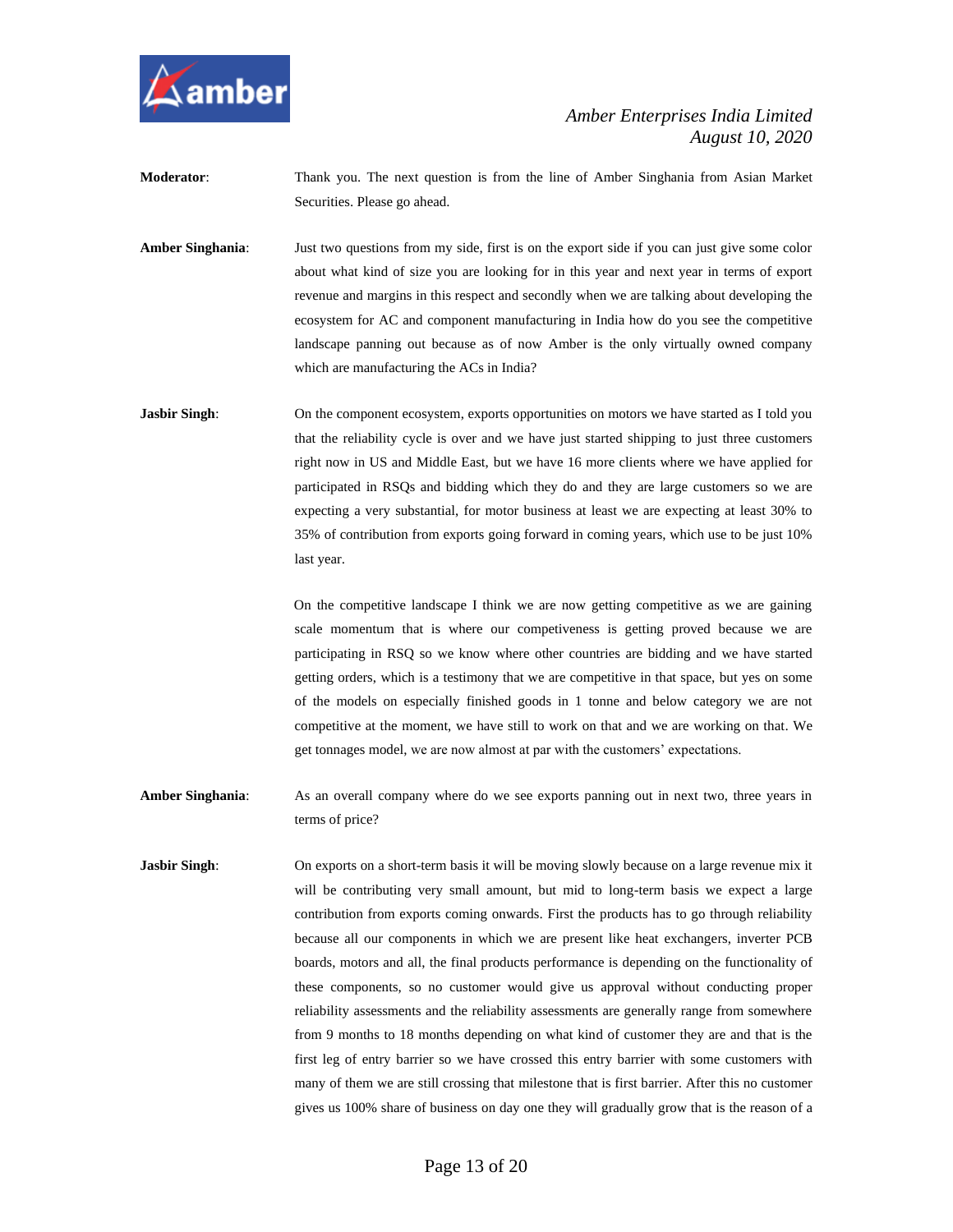

strong mode in our business, it takes about four to five years to built up being a standard supplier to any large customer or a multinational companies so that is why I am telling you that on short-term it will be slow, but on a mid to long-term basis definitely it will contribute significantly in our revenue.

- **Amber Singhania**: Margin Sir?
- **Jasbir Singh:** Margin is at par with the domestic what we are doing today, in some models it is less as I told you but it still make sense for us because it is a complementary business in the offseason because July, August, September are our lean period where if that orders come even at a lesser margin it make sense for us, but otherwise on the most of the models we are seeing that it is at par and in some of the models especially in motors we are seeing that it is better margins also as compared to domestic market.
- **Moderator:** Thank you. The next question is from the line of Jignesh Kamani from GMO. Please go ahead. As there is no response from the current participant, the next question is from the line of Bharat Shah from ASK Investment Managers. Please go ahead.
- **Bharat Shah**: Mr. Singh continuing with the earlier discussion what is your opinion are the weak spots in developing compressor in component ecosystem, which even over a three to four year period we may not be able to possibly breach so what may continue to remain weak points even after three to four years?
- **Jasbir Singh:** Well Sir for compressors if you see the basic raw material of compressor that is electrical steel there are routers, which goes into that and there are motor shops, which goes into that, so generally at the moment the capacities, which are being built up there the basic raw material is import dependent so I think if the government has to do something for the component ecosystem for compressors if that is addressed then 100% you will see that it is getting manufactured here, so in first phase the manufacturing is in SKU forms so basically they will be assembling the larger part of it, but the basic raw material is being imported, so that can term as a weak spot if the basic raw materials are not taken care of with the proper duty structure it should not, right now there is a inverter duty structure, which happens, which is actually holding large part of compressor manufacturing so that has to be rectified. I think that can become a very weak spot moving forward in case that is not addressed.

**Bharat Shah:** On component side?

**Jasbir Singh:** Component side it is only R&D I think everybody has to focus on their own strengths of doing their R&D and developing the complete ecosystem not only assembling so that will be otherwise on component ecosystem like in motors case if I see we do not import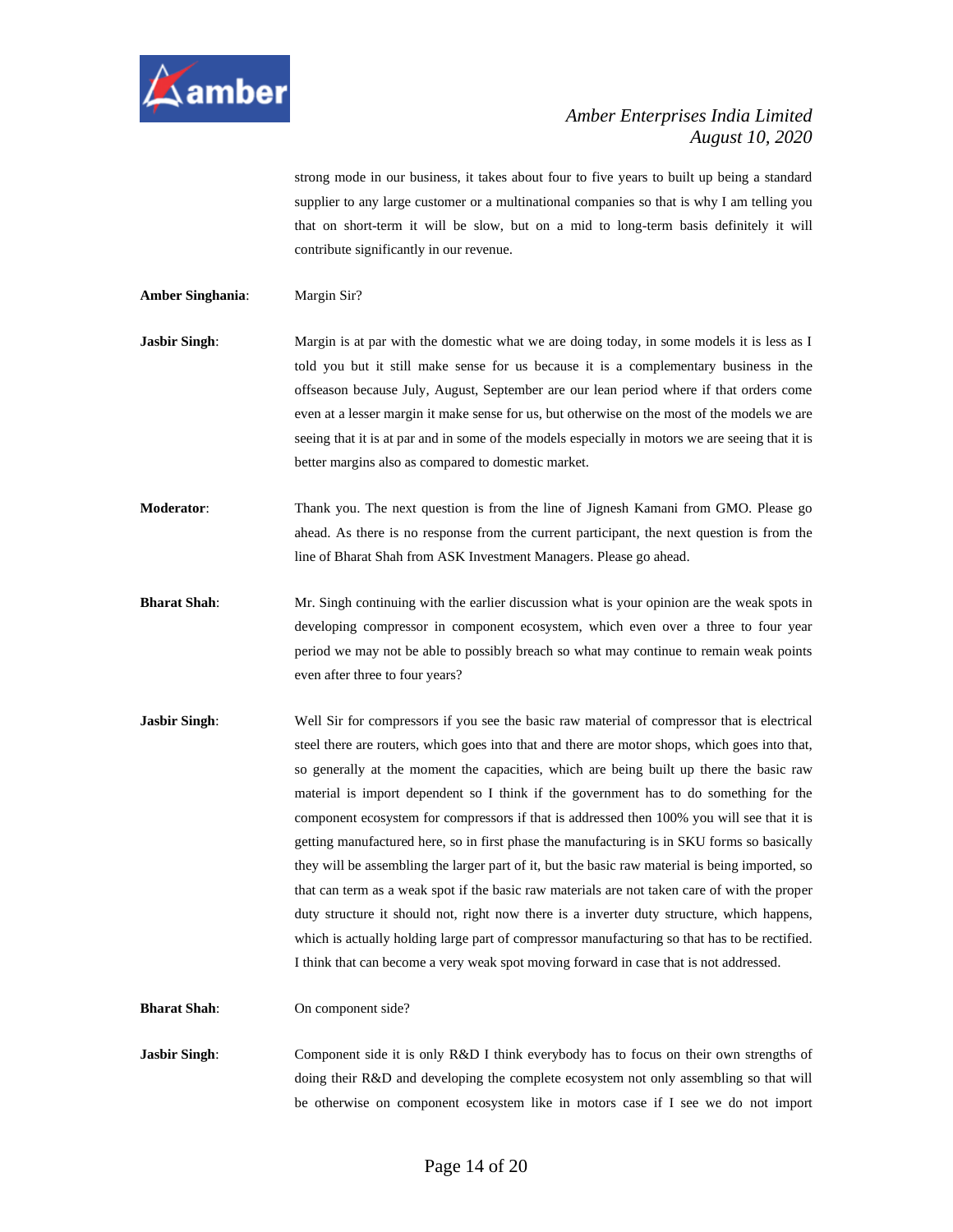

anything today from motors even the copper wires, which are used that is Indian manufactured copper wire so there is complete self reliance in motor space whereas in inverter PCB boards there are many components of electronic populated, which goes on the populated PCB boards like heat things and capacitors and other things, which still are imported, but it can be imported other than China also so it will depend on how that shift is happening, so moving forward I think electronic basic component ecosystem also has to get developed here, if we see today in mobile case also all the PCBs are getting manufactured here but the components which are populated on those PCBs are all imports so moving forward for three to four years time as you ask that can become a weak spot in case those component ecosystems are not developed here.

**Bharat Shah**: Sir basically trading and imports is a kind of a lazy addiction to OPM it does not allows you to become strong because you do not develop a full knowledge of the entire chain and it is just become over a period of time we lose your capability once you stop doing something lesser and just rely on imports in a very lazy way of course till the areas of competence where others may have a far better strength and it may be better to rely upon them, but over a period of time lot of manufacturing has hollowed out simply because of the lazy addiction rather than really it hit to?

**Jasbir Singh:** Yes Sir you are right in fact what I say is that during all these years from last 20 years our industry has moved from just 5 lakh air conditioners to almost 70 lakh air conditioners market, but the component ecosystem has not developed as you rightly pointed out its propensity towards getting attracted towards a better price, which makes us complacent for our own development activities so in a way we have exported our capabilities of product development to outer world so that is something, which we need to reinvent again and as Amber we are willing to do we have even shown our willingness and we have done that successfully in motors when we took over a motor company where 90% to 80% of raw material was getting imported, but today if I see we do not import even a single piece for motors from there so we are completely manufacturing it in-house and it is possible so it all depends on the willingness I think if willingness is there intent is there certainly it is a journey to be traveled and it can be traveled.

**Bharat Shah**: Sure.

**Moderator:** Thank you. The next question is from the line of Aditya Kumar from JSK Investment. Please go ahead.

**Aditya Kumar**: I believe you have answered the PLI question in depth and a lot of questions were asked on that as far as I have seen that all the bases are covered on that. My second question is on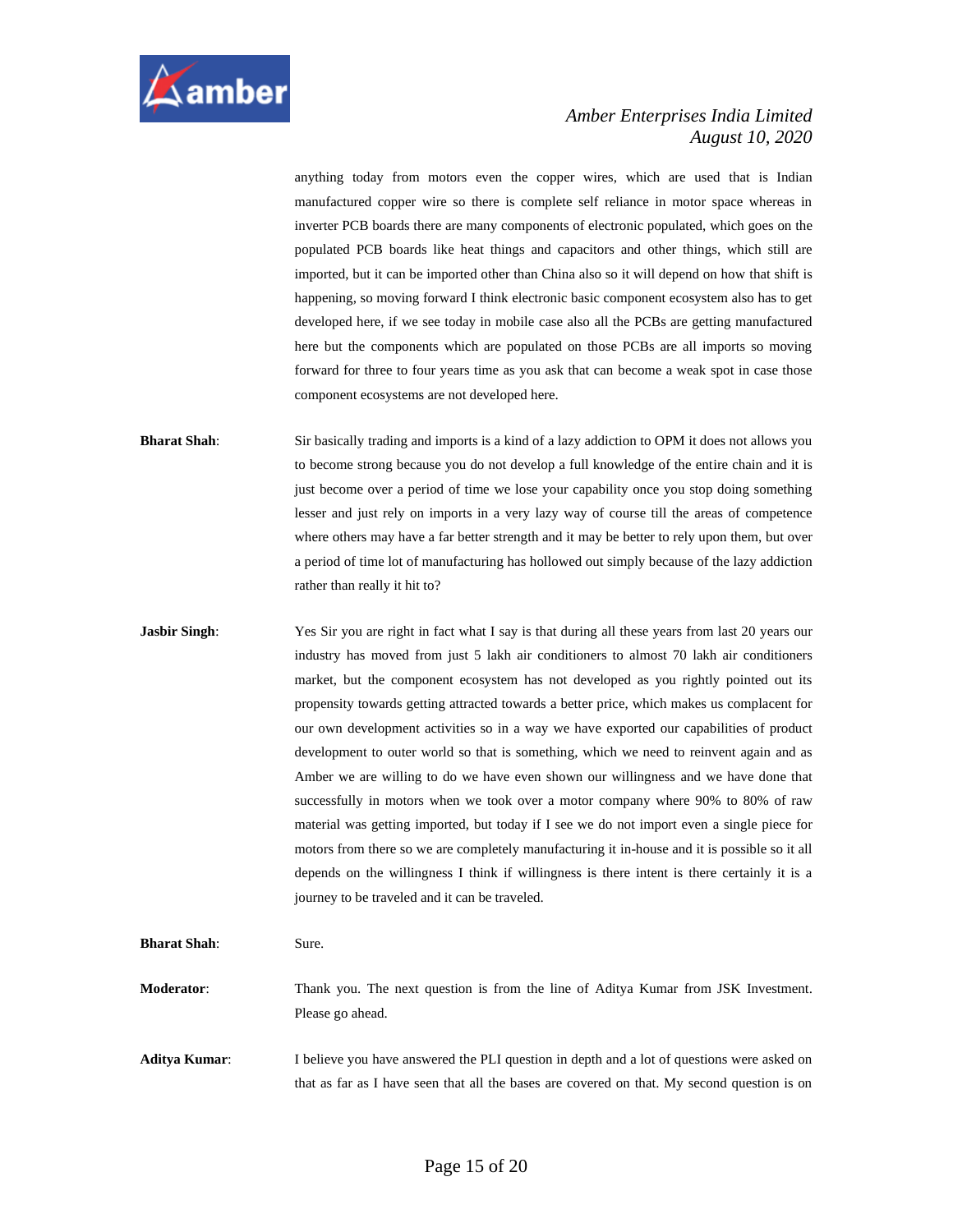

your order book and where does it panned out and what is the movement in the order book and any new plans that you added?

- **Jasbir Singh**: Well order book is getting strengthened on month-on-month basis from May there was hardly any orders. In June, orders started flowing in as the inventory started getting liquidated in the systems and July also we saw almost similar kind of a thing, so it is still we are seeing that there is a mix feeling, some of the brands are doing extremely well some of brands are not doing well so it depends, like we are also present into non-AC component side so we saw a great demand coming in for other products, which were non-AC segment like refrigerator, washing machines and microwave ovens, which we were doing we were preparing components so order book is getting ramped up right now at the moment. As far as Sidwal subsidiary is concerned there we have a strong order book, we have already bagged 115 Crores worth of orders in the pandemic new tenders we have won and order book stands to almost about Rs. 550 Crores right now, which was earlier in the range of Rs. 400 Crores so we have a strong order book there.
- **Aditya Kumar**: Thank you Sir, that helps all the best.
- **Moderator**: Thank you. The next question is from the line of Nikunj Gala from Principal Mutual Fund. Please go ahead.
- **Nikunj Gala**: Sir my first question is with respect to the capital requirement so considering the PLI scheme similar to mobile manufacturing accounts for ACs and according to your assessment what kind of a capital you require for this amount of time to see these long-term opportunity available?
- **Jasbir Singh:** Capital requirement will depend on what kind of opportunities we come across, if there is a license system on air conditioners and it will be in tune of room air conditioners, which are getting imported right now. If PMP is announced then it will invite for opportunities in component ecosystems so in component ecosystem and all put together it will completely depend on when it is getting announced and that is how, but I think on a normal going basis right now we are looking towards as I explained that one Greenfield facility, which will come up where we will be doing a capex of almost 150 odd Crores to come up with plus we have this maintenance capex at all 15 plants.

**Nikunj Gala:** What is the maintenance capex per annum?

**Jasbir Singh:** That is about 28 Crores to 30 Crores.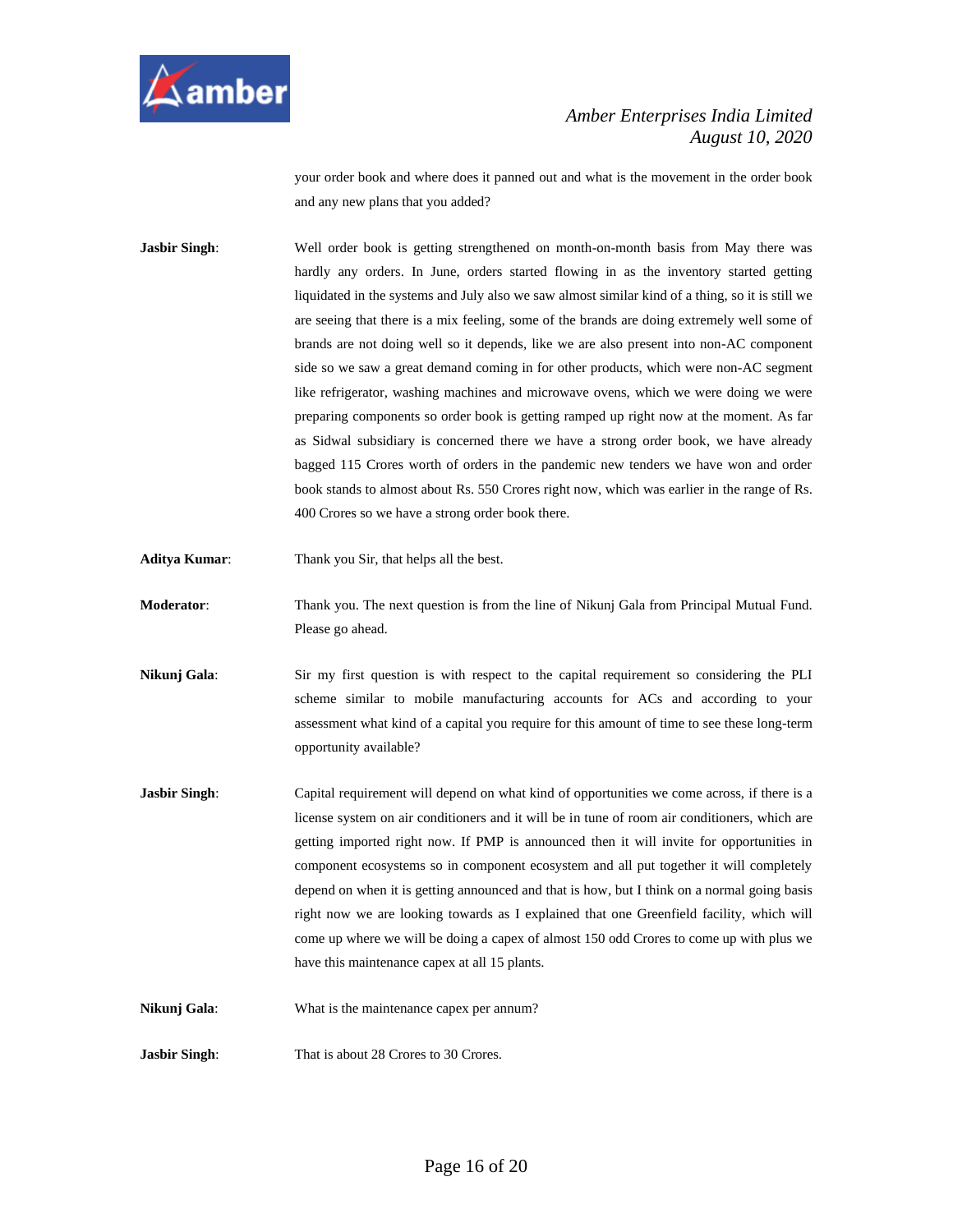

| Nikunj Gala:         | Asset turn in the component ecosystem would be similar to our company's level asset turn<br>or it would be slightly different from that?                                                                                                                                                                                                                                                                                                                                                                                                                                                                                                                                                                        |
|----------------------|-----------------------------------------------------------------------------------------------------------------------------------------------------------------------------------------------------------------------------------------------------------------------------------------------------------------------------------------------------------------------------------------------------------------------------------------------------------------------------------------------------------------------------------------------------------------------------------------------------------------------------------------------------------------------------------------------------------------|
| <b>Jasbir Singh:</b> | It actually varies because we have got pretty diversified company, in electronics asset turns<br>can go as high as 10 to 11, in motor space we can go to 8 or 9, but in heat exchanges the<br>maximum asset turn one can achieve is only 5, so it all depends on what kind of<br>opportunities get through.                                                                                                                                                                                                                                                                                                                                                                                                     |
| Nikunj Gala:         | What is the ROCE level if you look for while putting up capex?                                                                                                                                                                                                                                                                                                                                                                                                                                                                                                                                                                                                                                                  |
| <b>Jasbir Singh:</b> | So we have a policy, any capex which goes through a committee, we have a six-member<br>committee, which decides on capex approvals and the committee is driven through some<br>policies and principals and the basic policy there is that if we do not get ROCE of 20% we<br>do not go ahead with that project so you will see that we have also guided in past I will<br>again reiterate that our maintainable ROCEs on a long-term basis are in tune of 23% to<br>24%, we have already touched 18.5% last year this year of course has to be discounted, but<br>from next year onwards you will see a positive traction on ROCEs, so that is where the<br>long-term maintainable ROCEs are going to be there. |
| Moderator:           | Thank you. The next question is from the line of Jignesh Kamani from GMO. Please go<br>ahead.                                                                                                                                                                                                                                                                                                                                                                                                                                                                                                                                                                                                                   |
| Jignesh Kamani:      | If I look at the mobile side, PLI scheme it will be applicable on the incremental capex on<br>the incremental revenue so since we already done large part of capex and significant<br>revenue done in place it will be detrimental to us because for the existing clients who are<br>buying component IDU, ODU from us and that if PLI similar to mobile is announced I will<br>prefer to buy from competitor who get benefit under PLI or do in-house and claim PMI<br>because on the current capacity we would not be able to offer such kind of incentive to this<br>player?                                                                                                                                 |
| <b>Jasbir Singh:</b> | In our sector what is under discussion right now I will not be able to comment on the<br>structure and the kind of threshold because that is purely government's decision what kind<br>of structure they will come up with, but apart from incremental capex and incremental                                                                                                                                                                                                                                                                                                                                                                                                                                    |

**Jignesh Kamani:** But whatever investment we have done in past and whatever revenue are we going with any benefit under PLI right while other player who start such investment either we or competitor will get the benefit is it right understanding?

companies which have a larger value addition will benefit from them.

revenue there is a incremental value addition metrics also which is being discussed so the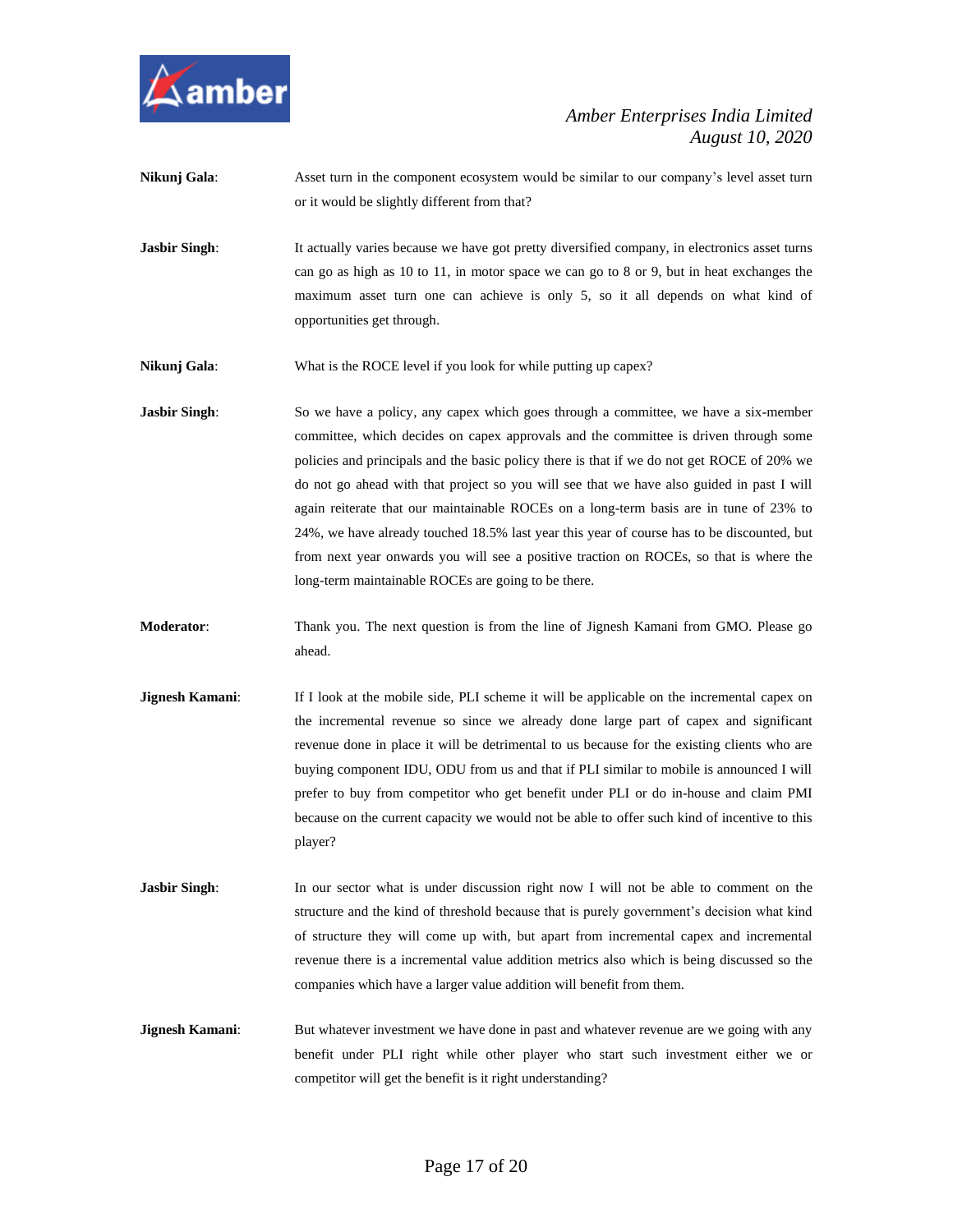

**Jasbir Singh:** It all depends on what kind of structure they come up with, in case it is a similar template to what they have come up with the mobile case then the incremental revenue and see basic objective of production linked incentive is there are three objectives of it one is to cater to export, second is to create global Indian champions by making them more competitive, how they will make more competitive is by coming out with the scale, so once the economies of scale come up you reach to a certain level where you can be globally competitive and definitely you win in Indian markets also, so that kind of objective will be achieved by the companies applying for PLI, it could be brand, it could be any company like us and we believe that because we are more backward integrated and we are having larger value addition part in our range and also looking into the component ecosystem and the export opportunities coming forward so we will benefit by incremental capex as well as the incremental sales turnover, but it depends on what kind of they will come because they have not come up exactly similar in medical, electronics and pharmaceutical, so in pharmaceutical also PLI has been announced it was a very different structure so it will all depend on what kind of structure government comes up with.

- **Jignesh Kamani:** My second question was on the compressor do you think India has skill to develop compressor ecosystem because if you take about Highly, they are in India since seven years and still they are loss making even after the duty structure get reversed last year and they maintaining one of the impression that they have postponed their expansion plan because it is not viable?
- **Jasbir Singh:** Well you are right they came seven years back and the only reason they have been doing loss because of the price parity, which was everybody was getting cheaper compressors from outside and they did not ramp up, they already have 2.4 million capacities and once their capacities will be built up they are willing to, we had a discussion with their senior most members and they are willing to invest further for ramping up their facilities by 1 more million in case this PMPs are announced so it all depends because if you see Highly was very loss making when the duty structure was only 7.5% by 10% they got some breather and 12.5% made them come out of that, so now another 2.5% or 3% will definitely give them a leverage to see positivity on the bottomline also and it will make them competitive.
- **Moderator**: Thank you. The next question is from the line of Shrinidhi Karlekar from HSBC. Please go ahead.
- **Shrinidhi Karlekar**: Sir it appears like company has amazing opportunities from AC side, component side, commercial refrigeration, mobility, I just want to hear your thoughts on how companies investing on capability building both on the management side and R&D side manufacturing side to exploit this opportunity?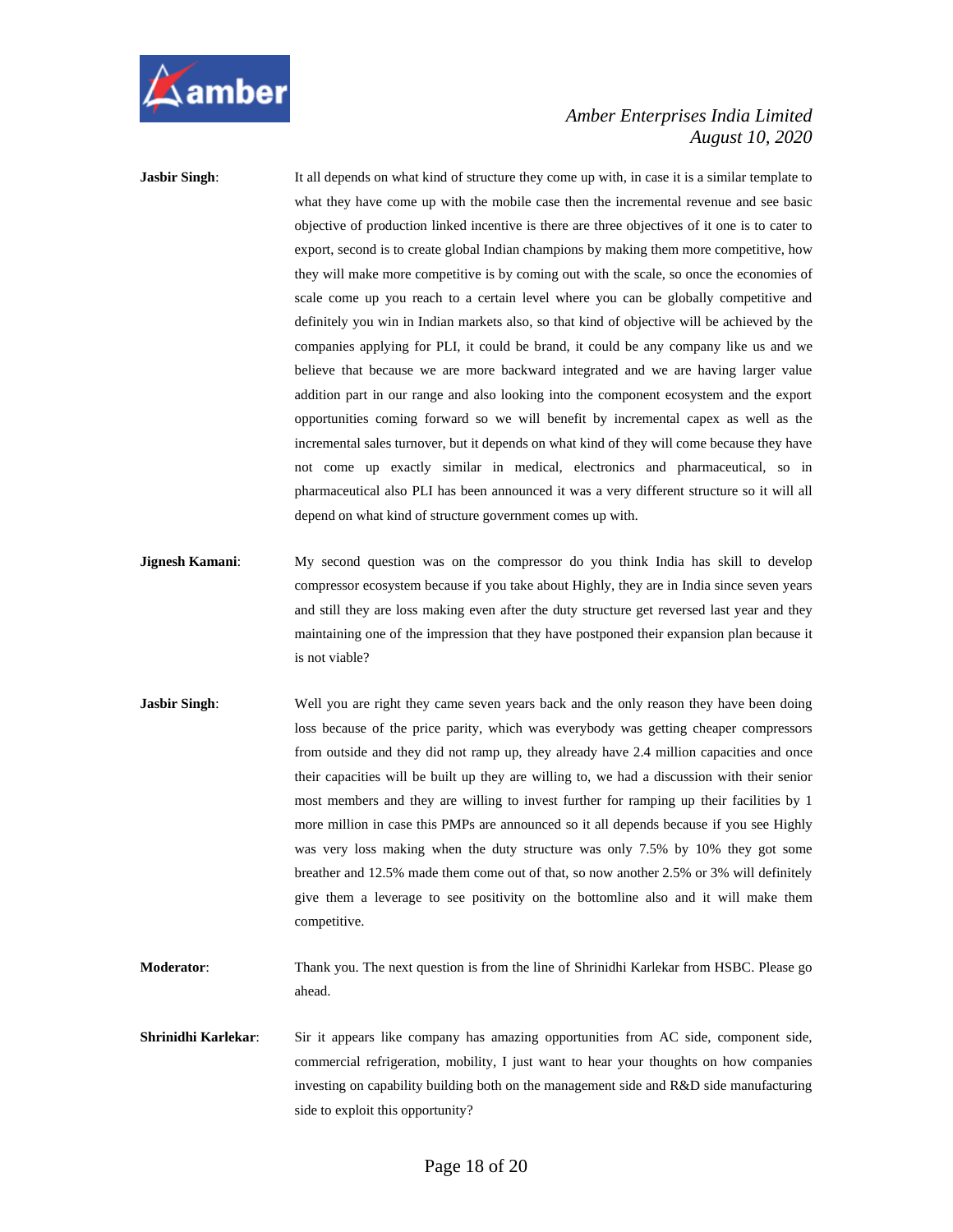

**Jasbir Singh:** We are working on all the fronts, we are working on like training and developments, we are working on large R&D base and we have a big system there where we train fresh engineers also and we continuously grow our R&D, today we have almost 102 engineers working with us in R&D and we are developing more energy efficient models and wherever required we are taking a help of outside design houses also like in some cases in electronics we have tied up with the Korean design house with inverter PCB boards we had the chip manufacturing company out of Germany helping us in the joint development programs so those are the developmental capabilities, which are ramping up.

> On the manufacturing side, we already have a very strong management and strong system there and we are also enhancing our PRPs further for having the proper inventories and other systems on the yield items and idle time systems because we have a very unique SLE programs going in our company in all the plants where we call it loss elimination drives so those are all put in a system now and there is a dashboard where so we are helping those kind of systems where everything is on hands only. So on management side manufacturing, footprint and R&D company is working on all the three parameters. Basically we remain committed to our four pillars growth strategy towards continuous customer expansion, continuous product expansion, increasing wallet share within the existing customers and geography expansion so all the four parameters are taken care of.

- **Shrinidhi Karlekar**: Regarding that given the opportunities coming and there is visibility that India is providing at the domestic market will be protected from less imports in that environment do you see competition at the margin will increase from both EMS companies as well as from brand in sourcing as well how do you see, I just want to hear your thoughts on competition perspective?
- **Jasbir Singh:** That competition landscape will not change because already 70% air conditioners are manufactured here so it is only 30% which is not getting manufactured here so I think it will depend on which all brands so there are many brands which are actually outsourcing do not have their manufacturing facilities there or who are only trading so those are the companies which will shift here and basically for company like us we will be benefited substantially from that kind of a reform whenever they are announced. I do not think so any competitive landscape will change out of that.
- **Shrinidhi Karlekar:** This PCB controller we are hearing that some of the Chinese and Japanese firms are putting plants in India?
- **Jasbir Singh:** Chinese and Japanese have already been putting some money here like in motors we have Japanese competitor called Nidec they are one of the largest motor manufacturer of the world, we have Regal Beloit which is fairly large sized company based out of US and in air